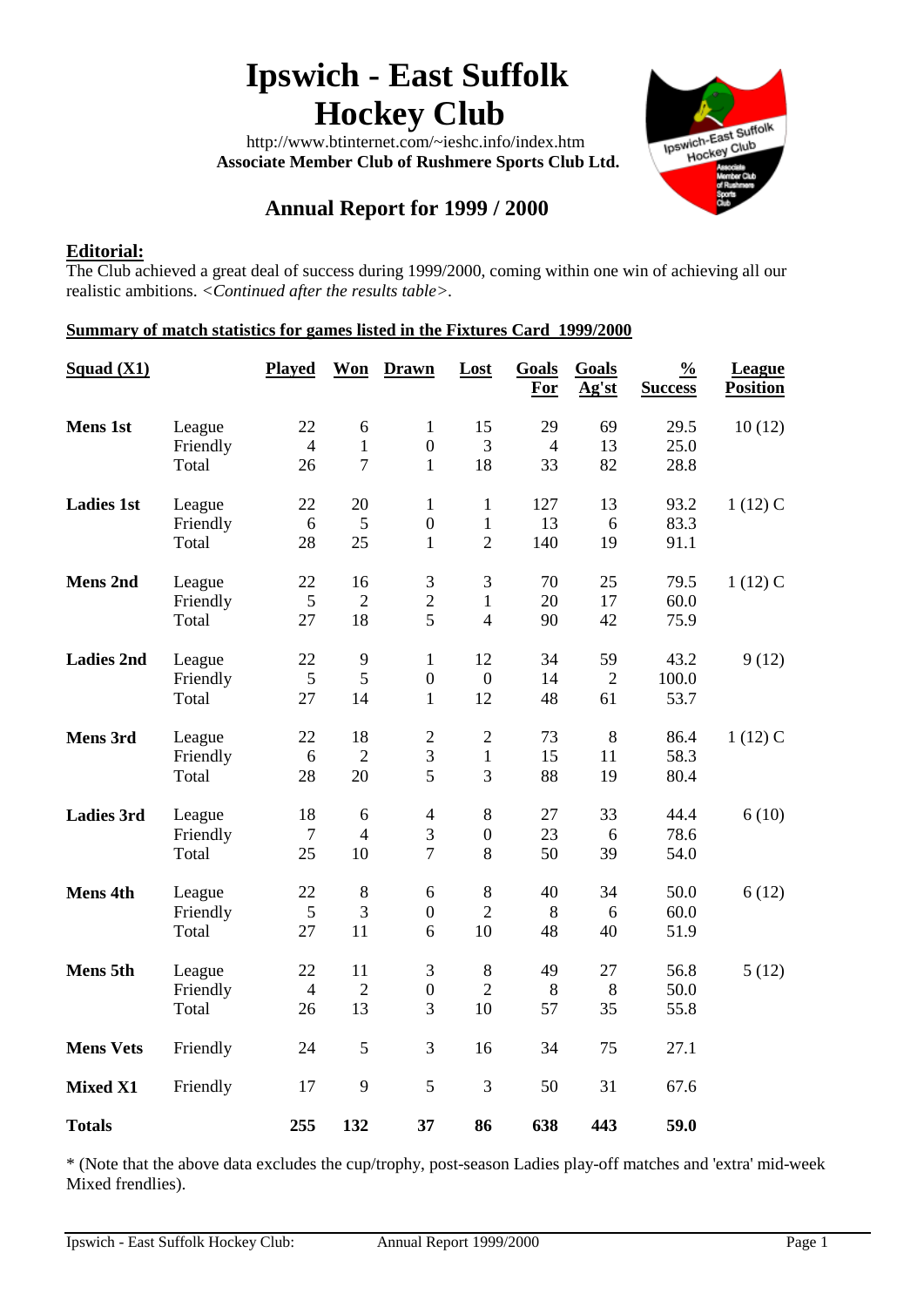#### *<Editorial continued from above the results table>*

After an outstanding season, winning the Suffolk Ladies League for the first time, the Ladies  $1<sup>st</sup> X1$  could not quite achieve promotion to the East League – frustrating our ambitions to play at the higher level. The Mens 1st X1 held their nerve and form when it counted to maintain East Premier 'A' status and can look forward to the challenges of the new season with great confidence. The Mens 2nds and 3rds both won their respective East League divisions and will play at a higher level in the new season. Our other league teams all competed well to achieve mid-table positions. We continue to build excellent relationships with Rushmere Sports Club - grateful thanks are due to Pearl, Katheryn, Tony and others - and hope that progress can be made soon on development of our own artificial pitch. Generous sponsorship from 'Thermecon' and 'Broadleaf Tree Specialists' provided funds for new playing shirts and additional training resources. Our youth coaching programme is highly popular and of enormous importance to the long term future of the Club. Ipswich Borough Council support and a major Sports Match grant have been received and are helping to develop our infrastructure and look forward to the future with confidence and optimism.

# **EHA Cup, AEWHA Cup/Plate & Ladies League play-offs . Summary of results**

| Competition            |   | Played Won Drawn Lost | GF | GA             | <b>Venues</b>       |
|------------------------|---|-----------------------|----|----------------|---------------------|
| Men, EHA Cup           |   |                       |    |                | $1$ Home $+$ 1 Away |
| Ladies, EHA Cup        |   |                       |    | 13             | $0$ Home + 3 Away   |
| Ladies East League p/o | 4 |                       |    | $\overline{4}$ | $2$ Home + 2 Away   |
| <b>Totals</b>          |   |                       | 26 | 22             | $3$ Home + 6 Away   |

# **Tournament results during 1999/00 (to semi-finals or better):-**<br>Ladies Winners, Suffolk County Cup, Suffolk Indoor League, Supplement

Winners, Suffolk County Cup, Suffolk Indoor League, Suffolk Indoor League Cup Men Runners-up, Suffolk County Cup, Suffolk Indoor (Borrett) Cup, Suffolk Indoor League Cup Boys U-13 Winners, Felixstowe U-13 Tournament Mixed X1 Semi-finalists, Felixstowe Mixed Tournament

#### **Representative Honours during 1999/00**

| John Taylor                                  |
|----------------------------------------------|
| Charlie Farrow, Danny Mayhew, Colin Mannall. |
| David Taylor (coaching)                      |
| Simon Rose, Graham Bendall.                  |
| Mark Lloyd, Phil Bradbrook                   |
| Geoff Reed, Will Fulker                      |
|                                              |

# **News from the Annual General Meeting on 16th May 2000**

The following elections were made at the AGM (or by subsequent committee appointment): President, John Taylor; Chairman, John Adams; Secretary, Helen Price; Business Manager, Men's Team Secretary & Astro Pitch Liaison Officer, Chris Hatch; Club Promotions Officers, Charlie Farrow and Guy Marshlain, Peter Elsom; Social Secretary, Avril Adams; Youth Committee, Charlie Farrow, Ian Reed, and David Walsh, Claire Pearsons

| <b>Position</b>                 | Men                           | <b>Ladies</b>                  |  |  |  |  |
|---------------------------------|-------------------------------|--------------------------------|--|--|--|--|
| 1st X1 Captain/Manager/Coach    | Martin Reader, David Taylor,  | Captain/Secretary/John Adams   |  |  |  |  |
|                                 | Vaughn Dearling               |                                |  |  |  |  |
| 2nd X1 Captain/ Secretary       | Peter Elsom, Vacancy          | Tara O'Reilly, Claire Pearsons |  |  |  |  |
| 3rd X1 Captain/Secretary        | Halley McCallum, Graham       | Julie Lisseman, Claire McBride |  |  |  |  |
|                                 | <b>Brookman</b>               |                                |  |  |  |  |
| 4th X1 Captain/ Secretary/      | David Walsh, Jon Oakley       |                                |  |  |  |  |
| 5th X1 Captain/Secretary        | Andy Whiting, Kevin Sullivan, |                                |  |  |  |  |
|                                 | Duncan Vaughan                |                                |  |  |  |  |
| 6th X1 Captain/ Secretary       | Chris Hatch, Ray Black        |                                |  |  |  |  |
| Mixed X1 Secretary / Captain    | Andy Murray                   | <b>Annette White</b>           |  |  |  |  |
| Indoor League Captain           | Andy Keedle                   | Abigail Adams                  |  |  |  |  |
| <b>Fixtures Secretary</b>       | <b>Halley McCallum</b>        | Jo Dexter                      |  |  |  |  |
| Press Officer                   | <b>Stuart Gooderham</b>       | Maria Whelan                   |  |  |  |  |
| Umpire liaison $&$ appointments |                               | Liz Marshlain                  |  |  |  |  |
| County liaison                  | John Adams                    | N/a                            |  |  |  |  |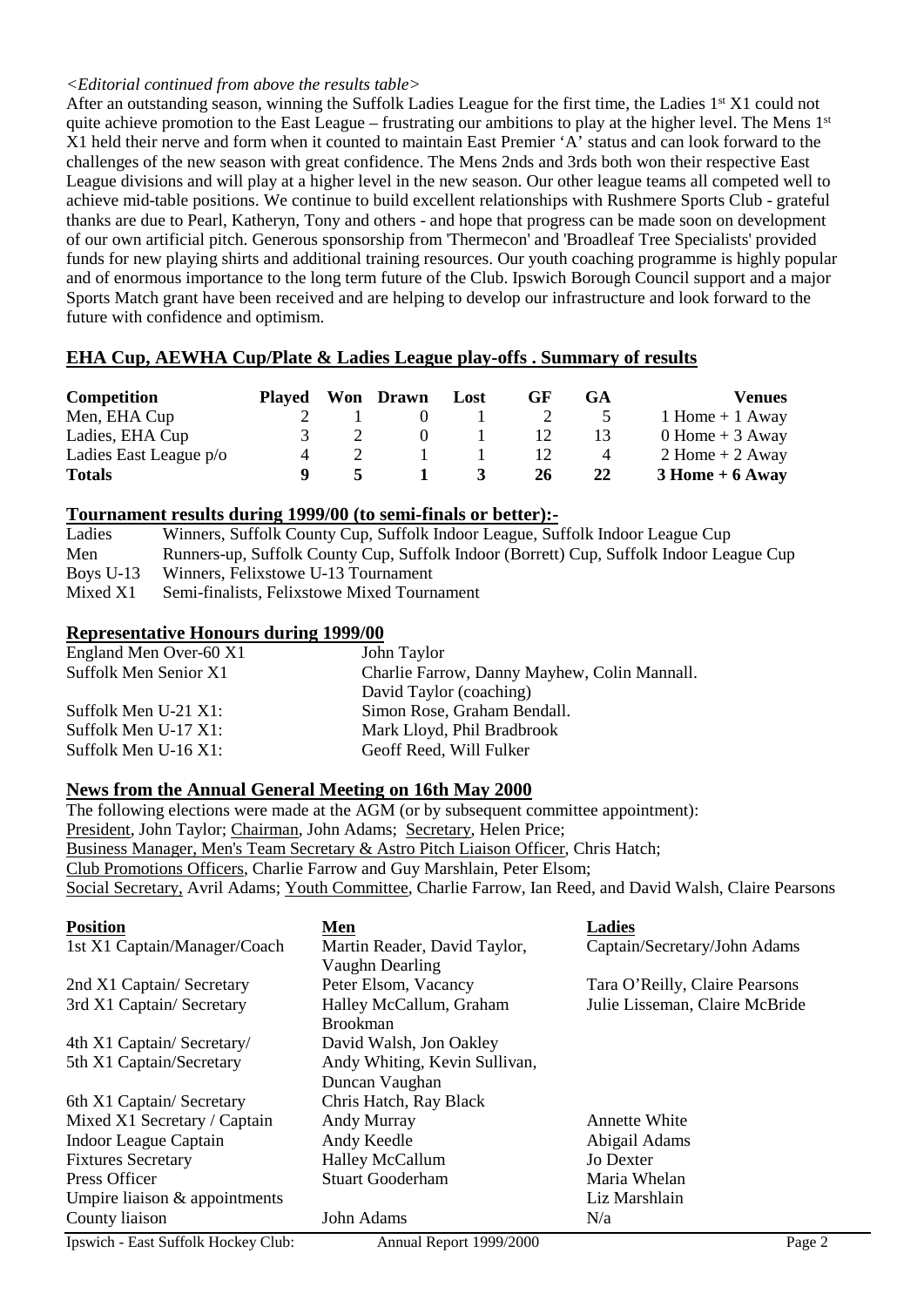# **Other Matters reported on at the AGM:-**

# **(i) Chairman's Report (John Adams);**

Once again, the Club had another superb season, on and off the pitch. With three League Champions in the Club, it shows what strength we have in depth. The Ladies enjoyed their best season in the Club's history and thoroughly deserved all their success - the commitment was exceptional. The Junior section continued to thrive with a long list of members enjoying success at County level. It was pleasing to see so many new faces getting involved with coaching the juniors. This is critical to the future of the Club.

The social events were once again well supported, but it would be good to see a few new faces. Well organised and great fun for everybody, they also had the bonus of raising a considerable sum of money. The great strength of IESHC as a Club is the social and friendly atmosphere - no other club can match this. This is fostered by the interaction between the Mens and Ladies' teams and the support both sections give each other. As a Club, we must strive to build on this to offer old and new members the opportunity to play our sport at whatever level they choose in such a brilliant atmosphere.

To all the Committee, thank you for your support during the season and all members of the Club who have got involved in various events. If anybody wishes to become a Committee Member and get more involved, please speak to me. It is vital to the future of the Club that we bring new people onto the Committee.

# **(ii) Treasurer's Report (Chris Hatch);**

At the end of our 2nd season after moving to Rushmere Sports Club, it is a pleasure to report that we have continued to pay our way and look forward to the future in a satisfactory financial position. We should consider that the club provides a very attractive 'package' to members and it is in our own hands to build on this excellent foundation. The 'Copleston Contract' started from 1<sup>st</sup> September 1998 and we have now completed the 2<sup>nd</sup> season of 10 under this agreement. This guarantees us the three Saturday and one alternate Sunday playing slots until 2008, together with the usual Wednesday evening training time. The deal is that we are due to pay Copleston £12k in support of their 3rd phase lottery bid or Sports College bid in return for the pitch slot guarantees and a further £10 reduction on Saturday bookings. Without this arrangement, the Club would not be runable (on the basis that we now aim to play all home hockey on astro) and this contract is a vital component in our ongoing viability. So far, the money has not been called for but we must assume that this is a matter of time. It must be added that we derive enormous benefit from the Copleston 'SportsLink' scheme in terms of pitch availability and price reduction and the basis of the youth coaching programme.

The 'traditional' contributions of the Veterans in waiving most travelling expenses, goalkeepers who provide their own kit and also by those who absorbed costs such as phone calls are gratefully acknowledged. The overall financial position has improved a little this year but there is no room for slack or complacency. The social and fundraising effort has been quite outstanding. Thanks are especially due to Avril Adams with support from Sue Stenson, Stu Gooderham, Andy Keedle and John Adams. They all deserve our thanks and admiration for their efforts. The financial structure for 2000/2001, endorsed by the AGM, is included in the Notes accompanying the membership renewal application form and may be found on the Club's web site.

# **(iii) Grounds Report (Chris Hatch);**

All 'home' games were played on astro pitches as listed in the table below. Some statistics are:

|                       | M1 | M <sub>2</sub> | M <sub>3</sub> | M4       | M5       | <b>MVet</b> | L1       | L2       |    | Mixed          |
|-----------------------|----|----------------|----------------|----------|----------|-------------|----------|----------|----|----------------|
| Copleston             |    |                | 14             |          |          | 9           |          |          | 8  | 11             |
| <b>Tuddenham Road</b> |    | 3              |                | $\Omega$ | $\theta$ | $\Omega$    |          |          |    | $\Omega$       |
| Framlingham           |    |                | $^{(1)}$       |          |          | 2           | $\theta$ | $\theta$ |    | $\theta$       |
| Woodbridge            |    |                | $\Omega$       | $\Omega$ |          |             | $\theta$ | $\Omega$ |    | $\overline{0}$ |
| Away games*           | 16 | 15             | 13             | 15       | 13       | 13          | 14       | 15       | 12 | 6              |
| Games cancelled**     |    | 3              | 2              | 3        |          |             |          |          |    | 9              |

\* Away games include one for each Saturday tournament entered.<br>\*\* Excludes 'defeulted' league games, for which pitch costs were re-

Excludes 'defaulted' league games, for which pitch costs were recovered.

In addition to the above, the Club played 9 Play-off and 'Cup' matches and about 6 midweek Mixed matches at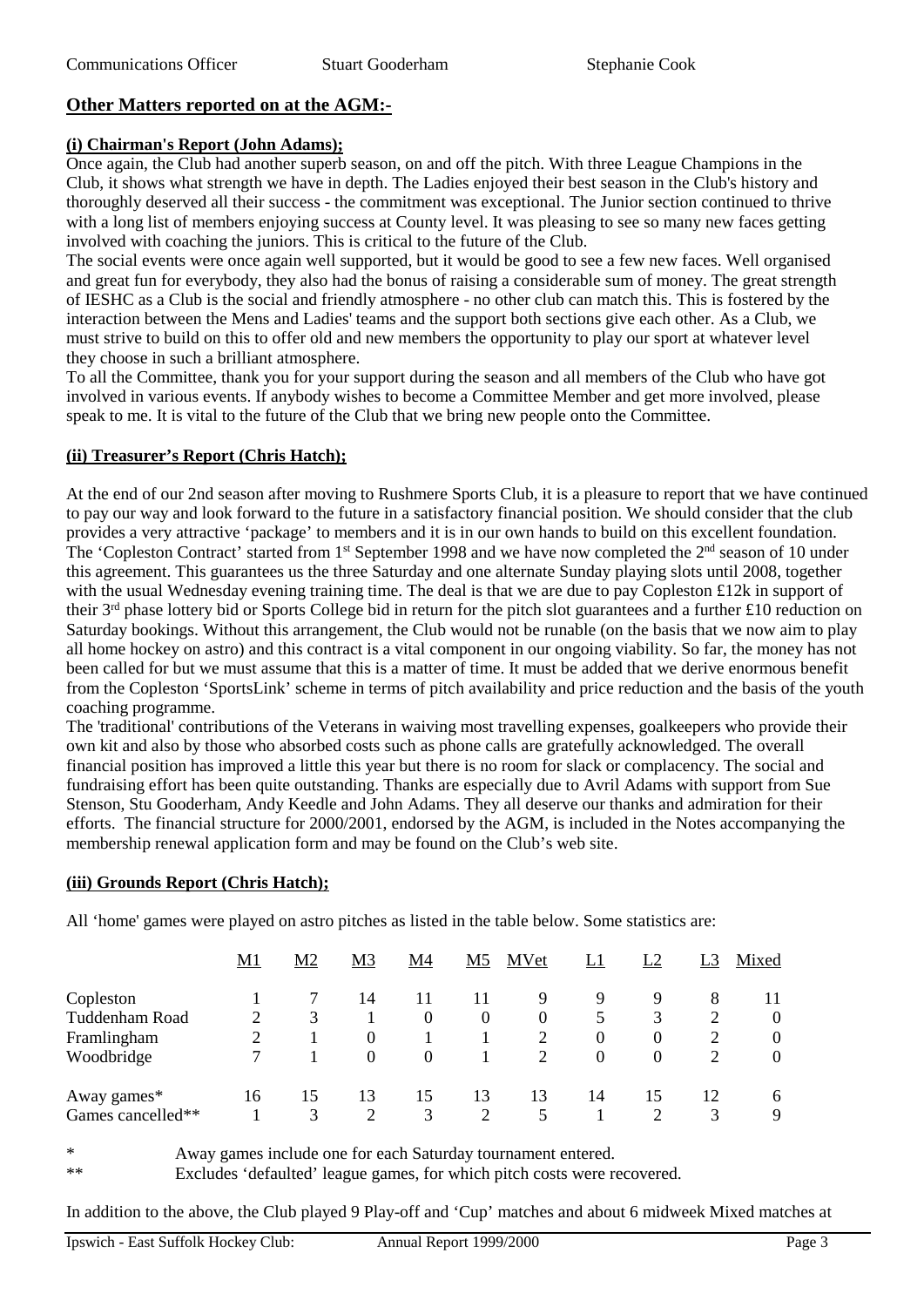Framlingham for which the pitch costs were shared.

#### **(iv) Social & Fundraising Report (Editor's report);**

As mentioned in the Chairman's Report, the Social (and fundraising) activities of the Club were a great success and a vital part of our fabric and cohesion as a Club. Avril Adams, as social Secretary, deserves our thanks and admiration for another sustained year of effort and enthusiasm in leading the organisation of all this. Sue Stenson and Avril put a great deal into organising our 2<sup>nd</sup> Craft Fayre - which should now be an annual event and which was highly successful for all concerned and provided the largest single sum of fund-raised income for the Club. The other events run, with credit to the main organisers were:

Caribbean Party (Avril Adams), Christmas Karaoke Party (Avril Adams & Stu Gooderham); 'Lucky Numbers' Draw (Avril Adams); Christmas Draw (Avril Adams); Valentines Party (Avril Adams), Quiz Night (John & Avril Adams and Stu Gooderham); Fantasy League (Andy Keedle & Stu Gooderham); Annual Dinner, (John Adams);

Some Summer 2000 and new season social events are listed at the end of this report. Have fun !

#### **(v) Youth Coaching Report (Editor & Ian Reed);**

Youth development has continued to be very popular with the youngsters this year with Charlie Farrow taking over as main organiser and putting a lot of his style, organisational flair and enthusiasm into maintaining a bouyant programme of training, games and tournaments. Charlie had great support with the coaching and organisation by Helen Price, Andy Murray, David Walsh, Jane De Boltz, Claire Pearsons, Colin Mannall, Ian Reed and others. Once again, a number of juniors have filtered into our senior sides. The youth programme is part of the structured community 'SportsLink' programme run by Copleston Centre and the Club is most grateful to Copleston for the free provision of the pitch for the youth coaching sessions and some competitive games.

We again took part in the RAF Under-18 Cup (beating Felixstowe but going out to Framlingham College), the Suffolk U-11's and U-13's tournament (reaching the quarter finals) and the Felixstowe tournament (winning the U-13s). Various games at U-11 level were played against Sudbury HC, Ipswich School and Woodbridge School It is pleasing to see that we can win some of the time and a number of our young players got selected at Suffolk representative level.

We were delighted to receive a grant from Ipswich Borough Council towards the costs of new goalkeeping equipment for the youth programme. Furthermore, a substantial grant was received from SportsMatch which will provide funds for coach development and a number of other desirable objectives. A strong committee has been elected for the new season and there is much to look forward to.

#### **(vi) Umpires and Umpiring Report (Chris Hatch);**

For the record, the Mens 1st X1 league matches were umpired by ECHUA appointees whilst the 1st X1 friendlies and most of the Mens seconds games and were umpired by members of the SCHUA and the Club is grateful to these organisations for this essential contribution. Men's 3rd, 4th, 5th and Vets X1 games had to rely on self-help but a good standard of umpiring was provided throughout. After 'retiring' from the Veterans, Ian Reed umpired most of the Mens 3rds games, with Jon Oakley and Stephen Harris umpiring a good many of the 4ths and 5ths respectively. Chris Hatch did games for the Vets, when not playing and occasional appointments for the 2nds in lieu of a pool umpire or when the opposition asked us to provide two.

We had to provide 2 'neutral' umpires for each of our Suffolk Ladies Premier teams. The majority of these appointments were covered by Chris Hatch, John Bendall, Simon Martin and Nigel Munson. Contributions were also made by Alan Fairweather, John Pope, John Adams, John Wright and Anne-Marie Edney and others. These same umpires mostly officiated also for the Ladies 3rds in the Suffolk 1<sup>st</sup> Division.

John Jay and Alan Fairweather organised two Umpires Level 1 qualification courses during the season. There were fewer IES candidates than in recent years, which was a touch disappointing. However, Anne-Marie Edney and Stephen Harris completed their L1 qualifications and were added to the official umpires list. The Level 1, or better, qualified umpires list of current IES members by the end of the season was as follows:- John Adams, John Bendall, Ray Black, Peter Blake, Graham Brookman, Anne-Marie Edney, Charlie Farrow, Stephen Harris, Chris Hatch, Helen Jay, John Jay, Mel Maguire, Simon Martin, Nigel Munson, Jon Oakley, Cathy Piddington, John Pope, Ian Reed, David Taylor, and John Wright.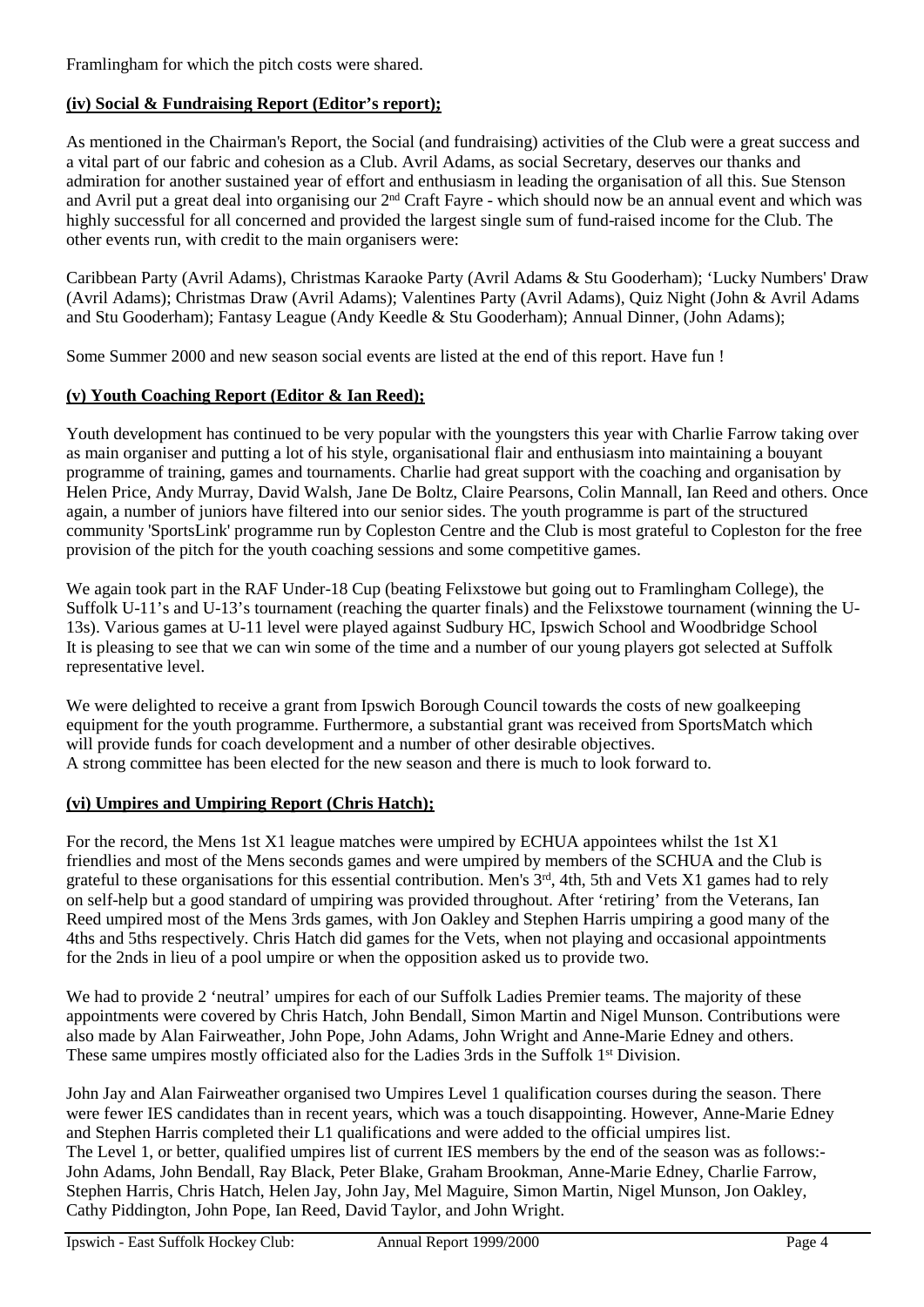Chris Hatch will again act as the Club's non-pool umpire appointments coordinator for the coming season. All members are encouraged to acquire formal umpiring qualifications – it will help to sustain the Club and it will help your game.

# **End of Season Team Reports: (1999/2000)**

#### **a) Mens 1st X1 (Martin Reader);**

What a season it has been for us. As usual we as the underdogs were tipped by our opposition to go straight back to Premier B and thankfully they were wrong !

We knew it was going to be tough especially meeting both Crostyx and Cambridge University in the first two weeks of the league. As the new boys we were extremely consistent through the first half of the season playing good hockey for only part of each game, thus allowing our opponents to get into their rhythm. Having a small squad due to injuries and unavailability did not help matters.

After Christmas we were a different team. Whilst we found it hard against the likes of Cambridge University, Colchester and Ipswich we showed we had learned a lot. We proved we were good enough to be in Premier A and not phased by the competition. Our goal this season was to maintain Premier A status which, thanks to all concerned, we were able to achieve in a thrilling game against Pelicans on the last weekend of the league season. This felt as good as getting promotion the year before.

Our success has been attributed to the hard work in training and on the pitch of all the players involved - not only the starting eleven but the other squad members as well. The introduction of Vaughn Dearling as Coach has paid healthy dividends by sharing his technical knowledge and experience to everybody at training. Lastly but by no means least, thanks must go to the Club committee for the organisation behind us, for working relentlessly to get a pitch for us to train on and the Sponsors their financial support. Congratulations must also go to Colin Mannall for winning the 1st X1 player of the season award, which was thoroughly deserved.

As preparation for next season will soon be underway, we look forward to doing it all again. If we can work hard during the summer months through fitness training and staying together as well as finding a few new highcalibre players (as unfortunately most of us are the wrong side of thirty), we should finish in the top half of the table.

Finally, I would like to say that I have enjoyed being Captain immensely. It has not been the easiest of seasons but probably, as it turned out, the most rewarding of my hockey career.

#### **b) Ladies 1st X1 (Editor's report);**

Champions of the Suffolk Ladies League for the first time and winners of all the major County outdoor and indoor tournaments ! A great run in the EHA Cup and a chance to play a leading National League side. The commitment was tremendous - as described in the Chairman's report. An overall playing record of better than 91% success was testimony to the organisation, Stephanie's captaincy, John's coaching, good players and positive attitude all round. Kirsten Civil was the Premier's leading scorer with 40 goals and we finished a remarkable 12 points clear of the runners-up. From the season after next, the East League should provide more opportunity for ambitious clubs and another good season should ensure we are in position to compete at this level.

#### **c) Mens 2nd X1 (Peter Elsom);**

Before any league campaign begins it is important to set an achievable target so that the players have something to work for. At the beginning of the season the target was set "to win the league". I am pleased to report that the target was achieved with room to spare.

In a season that was very "stop-start", particularly after Christmas, it was commendable that concentration levels were maintained but also illustrates the fact that if we want a decent standard of hockey, where teams will turn up, we must progress even further up the hockey ladder. The season itself was not about individuals but a squad that grew in character as the season went on, a blend of youthful experience from the senior players and emerging talent from the youngsters.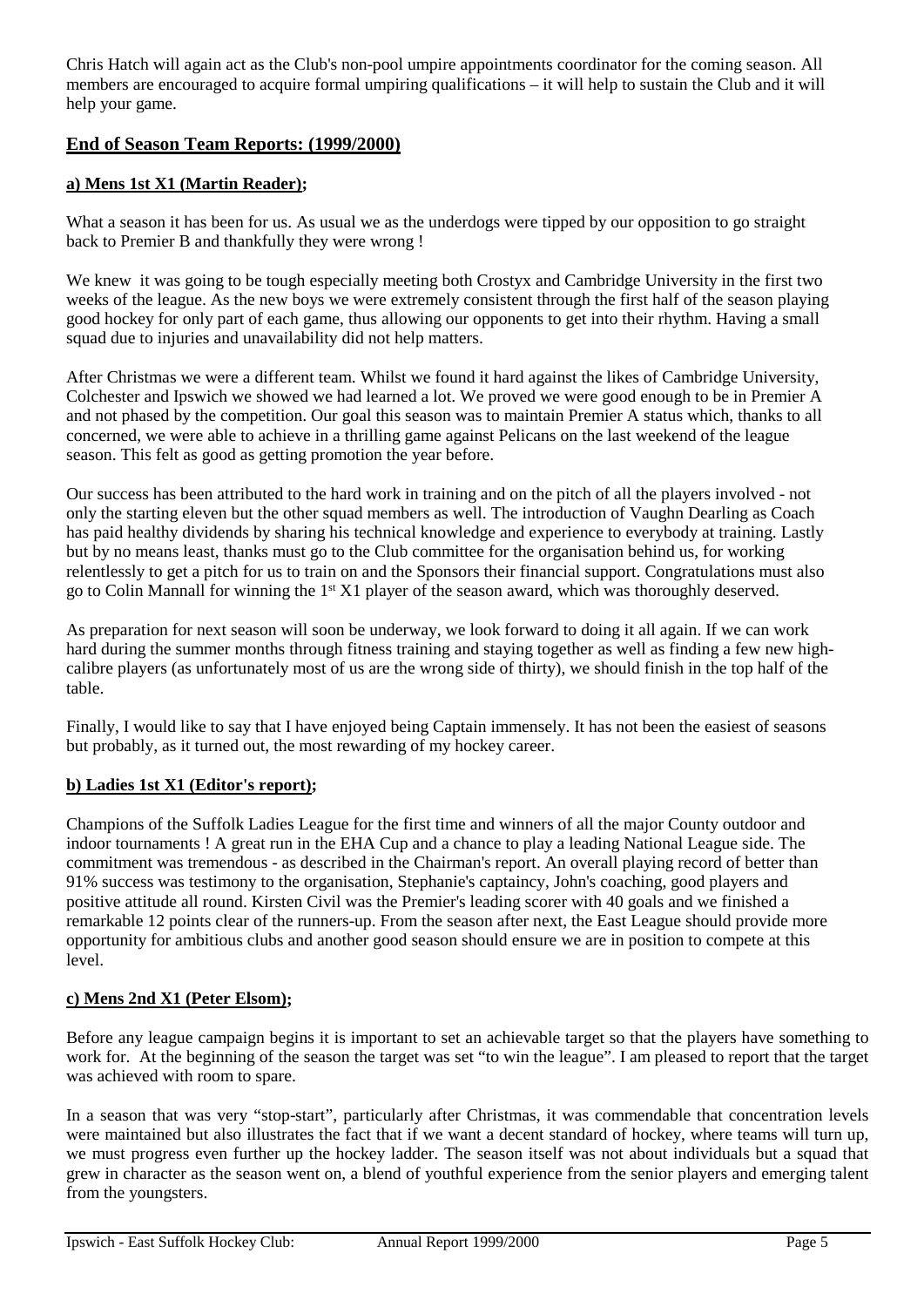So now that the season is confined to history on a Chris Hatch "hard disk", we turn our attention to a new challenge in Division Three. It is difficult to predict what might happen as players come and go but I make no apologies for the fact that I will be delving into the transfer market to strengthen the squad. Players wanting the challenge of Division Three hockey will rise to the competition for places which will, in turn, make us a stronger club.

Finishing second is not an option - no-one remembers runners-up - and this is why I will be expecting to win the league again this forthcoming year.

# **d) Ladies 2nd X1 (Jane De Boltz);**

A well fought and admirable season for the Ladies 2nd XI. After gaining promotion to the premier division and a bit of a 'shaky' start (or should I say 'shocking' in more ways than one!), we soon settled in and played some excellent hockey. We retained our good team spirit from last season with everyone working extremely hard for each other and sheer determination paid off on many occasions - or was it the Port!!! Probably our best hockey was played against our Ladies 1st XI and, I'm sure they'd agree, we gave them a good run for their money - as promised.

WELL DONE team - we achieved our aim, to remain in the premier division, even reaching the dizzy heights of 2nd in the league at one point. It's been a tough season, we've battled hard but never given up and, as a result of the experiences of this season, have got a good basis to build upon for next season and improve our final position of ninth.

Ladies  $2<sup>nd</sup> XI$  Player of the Season was put to the vote and the runaway winner was :

Avril Adams, who is always enthusiastic with lots of drive, energy and encouragement, saving us on many an occasion - a real stalwart of the team.

Top goalscorer - you've guessed it - Annette White, who scores a lot more when hung over!!!

Many thanks to everyone who played. Hope you all enjoyed it, as I have done as Captain for the last two seasons and, since I shall be stepping down from the role next year, I'd like to say a big Diolch Yn Fawr to the team for all your support, all the very best to my successor and Iechyd-dda !!!

# **e) Mens 3rd X1 (Halley McCallum);**

Entering a higher division would to some teams seem a little daunting, but not so for the 3rd team. We started slowly but after a good run and a lot of help in the speed department from the younger team members we won our division easily. Ian Reed provided great support as the regular umpire after retiring from the Veterans.

Indeed, the Mens 3rds achieved the proud distinction of being the only team, out of more than 100 in the East League, to concede a single-figure number of goals from the 22 league games - in fact just 7 ! Going into a new league for the second year running we will accept the old campaigners from the  $2<sup>nd</sup> X1$  with open arms and hope that the younger 3rd team players will be used to consolidate the 2nd team's position in the hope that they are not relegated just a season after getting promoted.

# **f) Ladies 3rd X1 (Clare Rant);**

The ladies thirds had a very average start to the season, we won some and lost some, finishing mid table at Christmas. It all started to go horribly wrong in the new year. Having endured a string of losses we found ourselves in the relegation zone. (Not our fault you understand.) The prospect of relegation and playing next season on grass proved a turning point and from then on we couldn't stop winning, finishing a very respectable 6<sup>th</sup> place. Despite a rather shaky season, we played the best hockey ever seen by the team – at times it looked really very good – honest Andy. Worth a specific mention are Heather Haywood who showed marked improvement during the season, Rachel Black who worked tirelessly in defence and even managed to be on time for the games and Jill Page who controlled the back line in an apparently effortless manner. That said the whole team showed great enthusiasm and commitment throughout the season, I'd like to mention you all. Finally thanks to Julie Lisseman for her sterling work as vice captain and good luck for the coming season as the new captain.

# **g) Mens 4th X1 (David Walsh);**

The 4ths ended the season in the top half of division 7SE, a very creditable effort having won promotion last year. There was a much better blend of youth and experience this year than last, Ian Harris (player of the year), Charles Coulson and Tim Fletcher (all under 15) showing promise while Mark Howlett in goal, Matt Lowe and Jon Cox at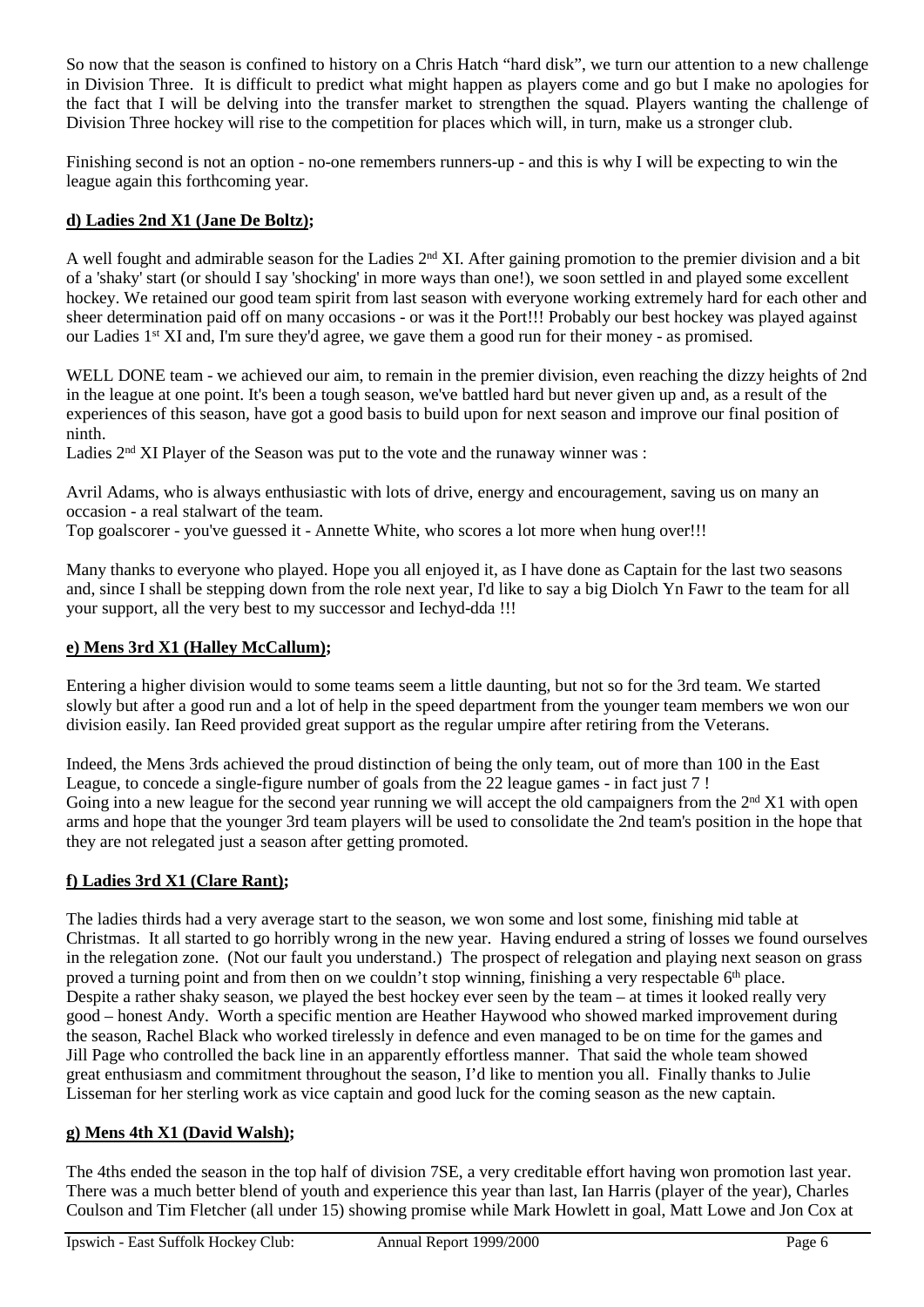the back, Graham Ramsden and John Bentley in midfield provided stability. David Walsh ended the season as leading scorer for the third consecutive season.

It was good this year to have been able to develop a number of players from the 5ths as well as bring in stalwarts from the 3rds! Highlights of the league programme included a hard-earned draw at Southend on grass, beating Maldon at home and of course the heroic victory against Felixstowe 2nds in our last match which meant we avoided relegation.

Jon Oakley umpired the vast majority of the matches as well as doing the bulk of the phoning around each week. Without his commitment the team would have struggled this year.

# **h) Mens 5th X1 (Andy Whiting);**

With a poor early start to the season fears of a repeat of last year abounded. But as the matches went by, and the team moulded into a unit again following the summer break things started to go right for the Men's 5th team.

With the introduction of players from the 4th team, and also some new young players into the Club, results started to turn in our favour. The run of three winning matches leading up to Christmas break giving a high that has been missing within the team for some time. We returned after the Christmas lay off and continued to play good hockey. We had managed to lift ourselves out of the bottom of the table and were now comfortable in the mid table position and ended the season in a very satisfactory and creditable 5<sup>th</sup> place.

The 5th team has benefited from improvements in all areas of play and several changes of position for some players. Notably Kevin Sulivan, having lost his goal scoring touch with the 4th Team has now developed into a strong Central Defender/Sweeper, becoming worthy of the Player of the Year Award.

Others including Neil Slade, Alex Borrick Marc Dexter, Duncan Vaughan Phil Vernon and Duncan Harris, to name a but a few, have all had good seasons and we hope the momentum will continue for next year. All members of the squad for the past year should be commended on the team spirit and dedication to the Club.

Support from the Club and Umpires throughout the season is also duly noted and very much appreciated. If only a few of those early matches had gone our way promotion could have been possible.

# **i) Mens Veterans (Chris Hatch);**

The Veteran's season was enjoyable albeit with a modest playing record compared with recent seasons. Camaraderie and commitment were good throughout although there were clear signs of fitness problems and we were always 'on the wire' for having 11 players and an umpire available for any given match. Quite a few players who usually played for other Club sides helped make up numbers at times and the captain was grateful for this support. Terry Murray came into the squad as goalkeeper and deserves special mention for playing outstandingly well and keeping us in many of the games. Ian Reed was much missed after retiring in November to become the 3rds umpire and injuries to Hugh Rowland, Ian Robertson and Kev Foster were unfortunate for both them and the squad. Leading scorers were Barrie Whelpton (12), Brian Mitchell (7), Ray Black (3), Hugh Rowland, Kev Foster, John Taylor, Olli Knowland and Stu List – (2) each, with Jerry Hindle and Chris Hatch providing (1) each. Jerry was asked to play as sweeper for most games – this provided cover at the back but probably resulted in far fewer goals at the other end. Dave Gooch played well as occasional goalkeeper or deep in the defence and Tom Grant ran with tireless enthusiasm. John Taylor's continuing selection for the England over-60's squad was a great credit to him and shows what can be done if you maintain your fitness and enthusiasm. Ray Black is thanked for providing support as the Team Secretary. Grateful thanks are due to all non-squad umpires, in particular, John Bendall. After considering the options, it was decided to discontinue regular Veterans hockey and re-form the team as the Club's  $6<sup>th</sup> X1$ , entering the East League for the 2000-2001 season.

# **j) Mixed X1 (Helen Price);**

An enjoyable season with a good playing record, if a bit punctuated with the number of games cancelled. Thanks are due to Simon Martin for arranging the fixtures list and Andy Murray for support as the Team Secretary. Encounters with Willis were frequent and always entertaining - with half the other side coming from IES ! The season ended well with a good performance at the Felixstowe tournament and a great weekend at the Hearn Bay tournament. Good Luck to Annette White as Captain for next season !